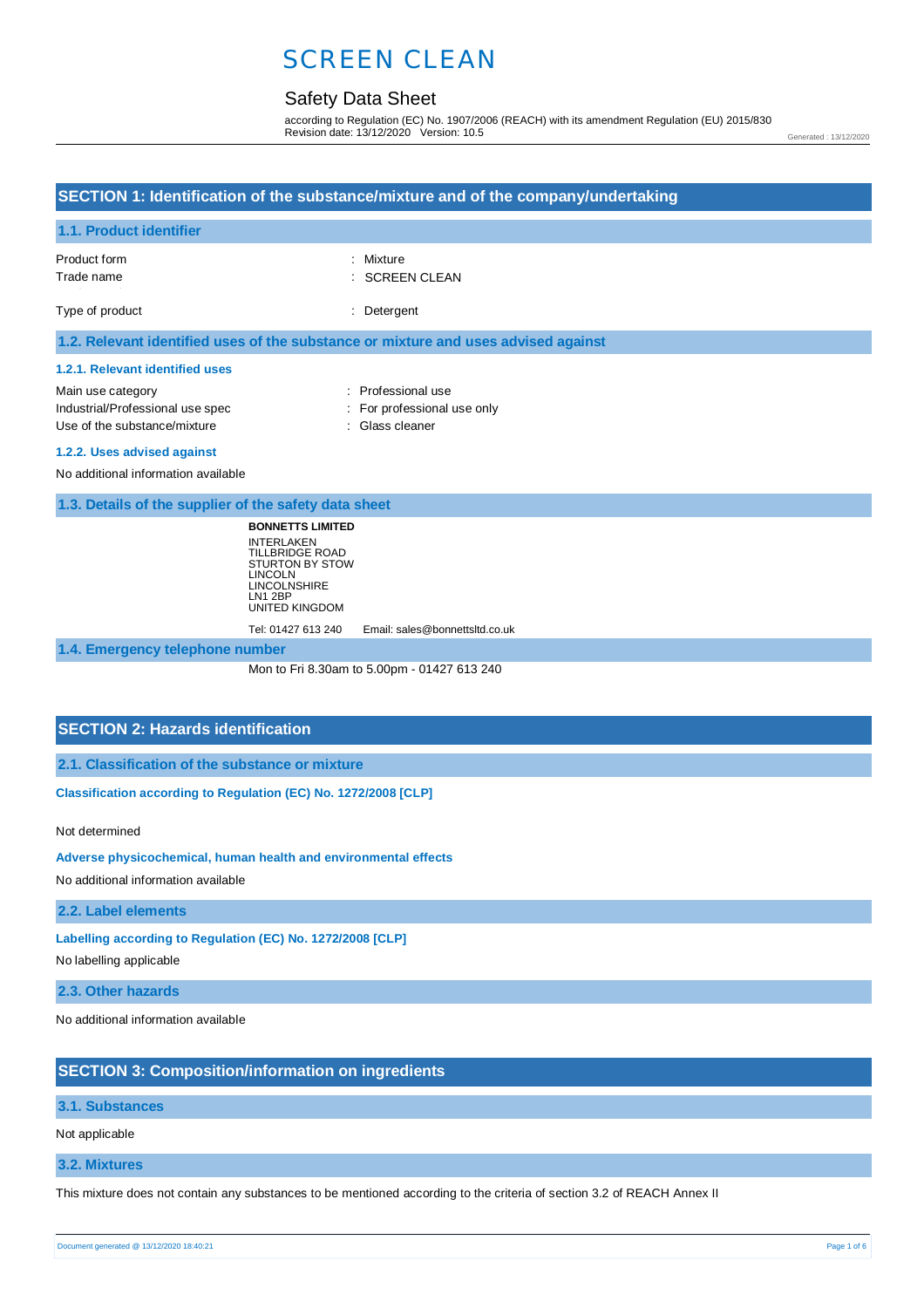# Safety Data Sheet

according to Regulation (EC) No. 1907/2006 (REACH) with its amendment Regulation (EU) 2015/830

| <b>SECTION 4: First aid measures</b>                                                                                 |                                                                                                                                                                                                                                                                                                             |  |
|----------------------------------------------------------------------------------------------------------------------|-------------------------------------------------------------------------------------------------------------------------------------------------------------------------------------------------------------------------------------------------------------------------------------------------------------|--|
| 4.1. Description of first aid measures                                                                               |                                                                                                                                                                                                                                                                                                             |  |
| First-aid measures after inhalation<br>First-aid measures after skin contact<br>First-aid measures after eye contact | : Remove person to fresh air and keep comfortable for breathing.<br>: Wash skin with plenty of water.<br>: IF IN EYES: Rinse cautiously with water for several minutes. Remove contact lenses, if<br>present and easy to do. Continue rinsing. If eye irritation persists: Get medical<br>advice/attention. |  |
| First-aid measures after ingestion                                                                                   | : Give nothing or a little water to drink. Get medical advice/attention if you feel unwell.                                                                                                                                                                                                                 |  |
| 4.2. Most important symptoms and effects, both acute and delayed                                                     |                                                                                                                                                                                                                                                                                                             |  |
| No additional information available                                                                                  |                                                                                                                                                                                                                                                                                                             |  |
| 4.3. Indication of any immediate medical attention and special treatment needed                                      |                                                                                                                                                                                                                                                                                                             |  |
| Treat symptomatically.                                                                                               |                                                                                                                                                                                                                                                                                                             |  |
|                                                                                                                      |                                                                                                                                                                                                                                                                                                             |  |
| <b>SECTION 5: Firefighting measures</b>                                                                              |                                                                                                                                                                                                                                                                                                             |  |

**5.1. Extinguishing media**

Suitable extinguishing media : Carbon dioxide. Dry powder. Foam.

**5.2. Special hazards arising from the substance or mixture**

No additional information available

**5.3. Advice for firefighters**

No additional information available

| <b>SECTION 6: Accidental release measures</b>                                                                         |                                                                                                                |  |
|-----------------------------------------------------------------------------------------------------------------------|----------------------------------------------------------------------------------------------------------------|--|
| 6.1. Personal precautions, protective equipment and emergency procedures                                              |                                                                                                                |  |
| 6.1.1. For non-emergency personnel<br>Emergency procedures<br>6.1.2. For emergency responders<br>Protective equipment | : Evacuate unnecessary personnel.<br>Use personal protective equipment as required.                            |  |
| <b>6.2. Environmental precautions</b>                                                                                 |                                                                                                                |  |
| Avoid release to the environment.                                                                                     |                                                                                                                |  |
| 6.3. Methods and material for containment and cleaning up                                                             |                                                                                                                |  |
| For containment<br>Methods for cleaning up                                                                            | Collect spillage.<br>Soak up spills with inert solids, such as clay or diatomaceous earth as soon as possible. |  |
| 6.4. Reference to other sections                                                                                      |                                                                                                                |  |

For further information refer to section 8: "Exposure controls/personal protection". For further information refer to section 13.

| <b>SECTION 7: Handling and storage</b>            |                                                                                     |
|---------------------------------------------------|-------------------------------------------------------------------------------------|
| 7.1. Precautions for safe handling                |                                                                                     |
| Precautions for safe handling<br>Hygiene measures | : Avoid contact with eyes.<br>: Do not eat, drink or smoke when using this product. |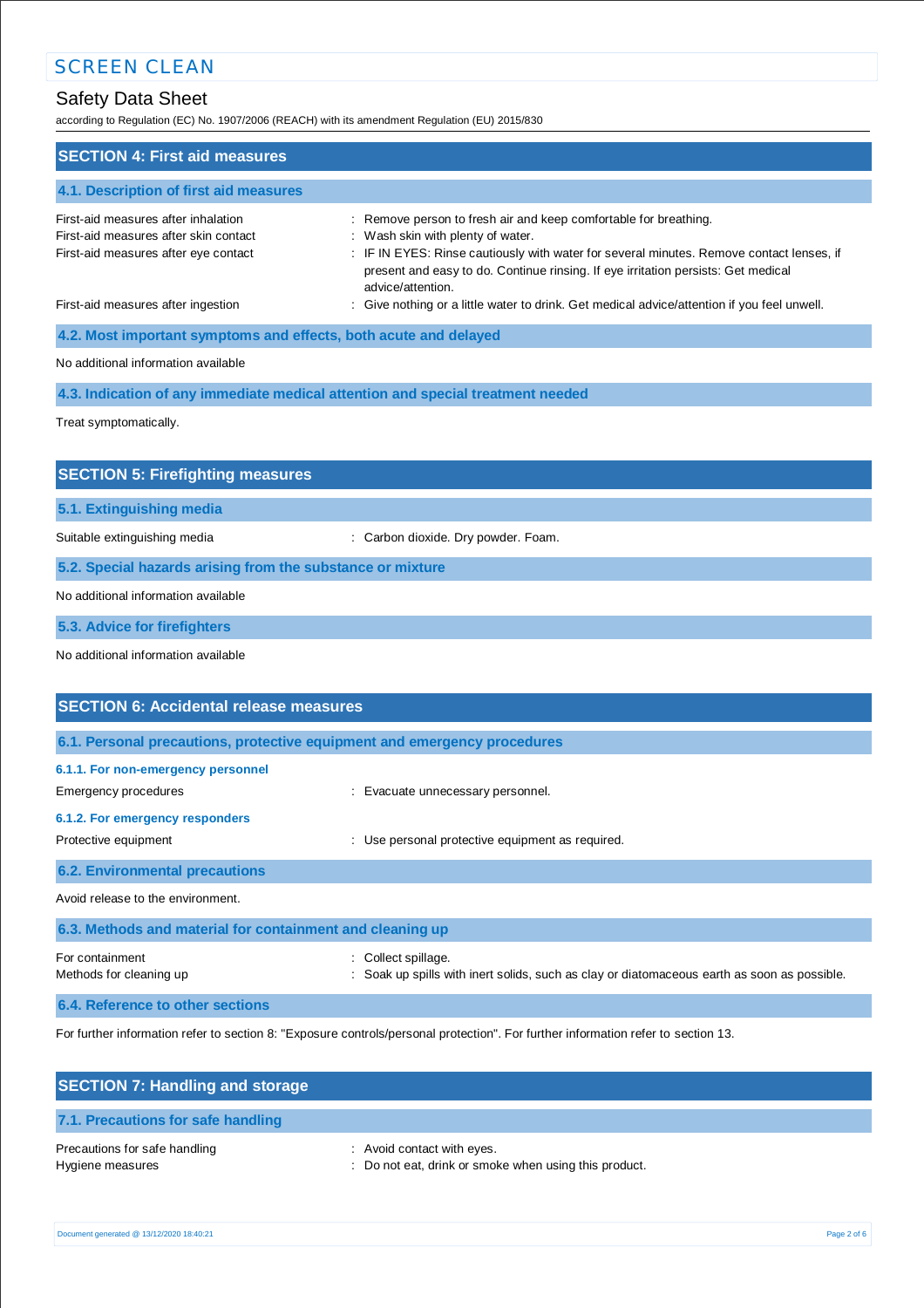## Safety Data Sheet

according to Regulation (EC) No. 1907/2006 (REACH) with its amendment Regulation (EU) 2015/830

| 7.2. Conditions for safe storage, including any incompatibilities |                                                                   |
|-------------------------------------------------------------------|-------------------------------------------------------------------|
| Technical measures                                                | : Does not require any specific or particular technical measures. |
| Storage conditions                                                | : Keep container closed when not in use.                          |
| Incompatible products                                             | : Oxidizing agent. Strong acids. Strong bases.                    |
| Special rules on packaging                                        | : Keep only in original container.                                |

## **7.3. Specific end use(s)**

No additional information available

## **SECTION 8: Exposure controls/personal protection**

#### **8.1. Control parameters**

### **8.1.1 National occupational exposure and biological limit values**

No additional information available

#### **8.1.2. Recommended monitoring procedures**

No additional information available

### **8.1.3. Air contaminants formed**

No additional information available

#### **8.1.4. DNEL and PNEC**

No additional information available

#### **8.1.5. Control banding**

No additional information available

**8.2. Exposure controls**

### **8.2.1. Appropriate engineering controls**

No additional information available

## **8.2.2. Personal protection equipment**

No additional information available

### **8.2.3. Environmental exposure controls**

No additional information available

## **SECTION 9: Physical and chemical properties**

## **9.1. Information on basic physical and chemical properties**

| Physical state<br>÷                        | Liquid            |
|--------------------------------------------|-------------------|
|                                            |                   |
| Appearance                                 | Liquid.           |
| Colour                                     | Blue.             |
| Odour                                      | characteristic.   |
| Odour threshold                            | No data available |
| рH                                         | 10.5              |
| Relative evaporation rate (butylacetate=1) | No data available |
| Melting point                              | No data available |
| Freezing point                             | No data available |
| Boiling point                              | $\geq 100$ °C     |
| Flash point                                | No data available |
| Auto-ignition temperature                  | No data available |
| Decomposition temperature                  | No data available |
| Flammability (solid, gas)<br>۰             | No data available |
| Vapour pressure                            | No data available |
| Relative vapour density at 20 °C<br>٠      | No data available |
| Relative density                           | 0.99              |
| Solubility                                 | Soluble in water. |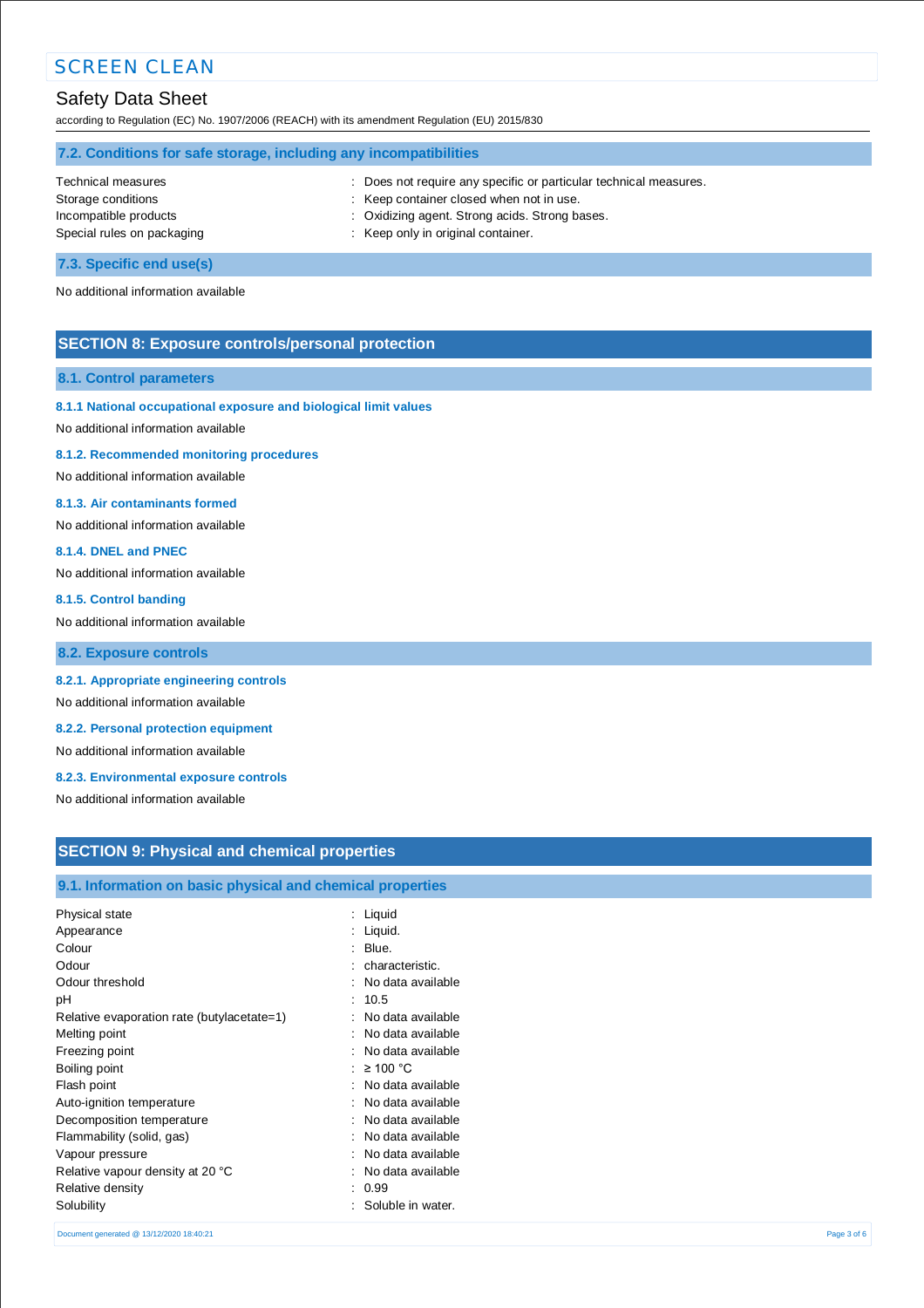## Safety Data Sheet

according to Regulation (EC) No. 1907/2006 (REACH) with its amendment Regulation (EU) 2015/830

| Partition coefficient n-octanol/water (Log Pow) | : No data available |
|-------------------------------------------------|---------------------|
| Viscosity, kinematic                            | : No data available |
| Viscosity, dynamic                              | : No data available |
| Explosive properties                            | : No data available |
| Oxidising properties                            | : No data available |
| Explosive limits                                | : No data available |
|                                                 |                     |

### **9.2. Other information**

No additional information available

## **SECTION 10: Stability and reactivity**

## **10.1. Reactivity**

The product is non-reactive under normal conditions of use, storage and transport.

**10.2. Chemical stability**

Stable under normal conditions.

**10.3. Possibility of hazardous reactions**

No dangerous reactions known under normal conditions of use.

**10.4. Conditions to avoid**

None under recommended storage and handling conditions (see section 7).

**10.5. Incompatible materials**

None under normal use.

**10.6. Hazardous decomposition products**

Under normal conditions of storage and use, hazardous decomposition products should not be produced.

## **SECTION 11: Toxicological information**

## **11.1 Information on toxicological effects**

| Acute toxicity (oral)<br>Acute toxicity (dermal)<br>Acute toxicity (inhalation) |   | : Not classified<br>: Not classified<br>: Not classified |
|---------------------------------------------------------------------------------|---|----------------------------------------------------------|
| Skin corrosion/irritation                                                       |   | : Not classified<br>pH: 10.5                             |
| Serious eye damage/irritation                                                   |   | : Not classified<br>pH: 10.5                             |
| Respiratory or skin sensitisation                                               | ٠ | Not classified                                           |
| Germ cell mutagenicity                                                          |   | Not classified                                           |
| Carcinogenicity                                                                 |   | : Not classified                                         |
| Reproductive toxicity                                                           |   | : Not classified                                         |
| STOT-single exposure                                                            |   | : Not classified                                         |
| STOT-repeated exposure                                                          |   | Not classified                                           |
| Aspiration hazard                                                               |   | Not classified                                           |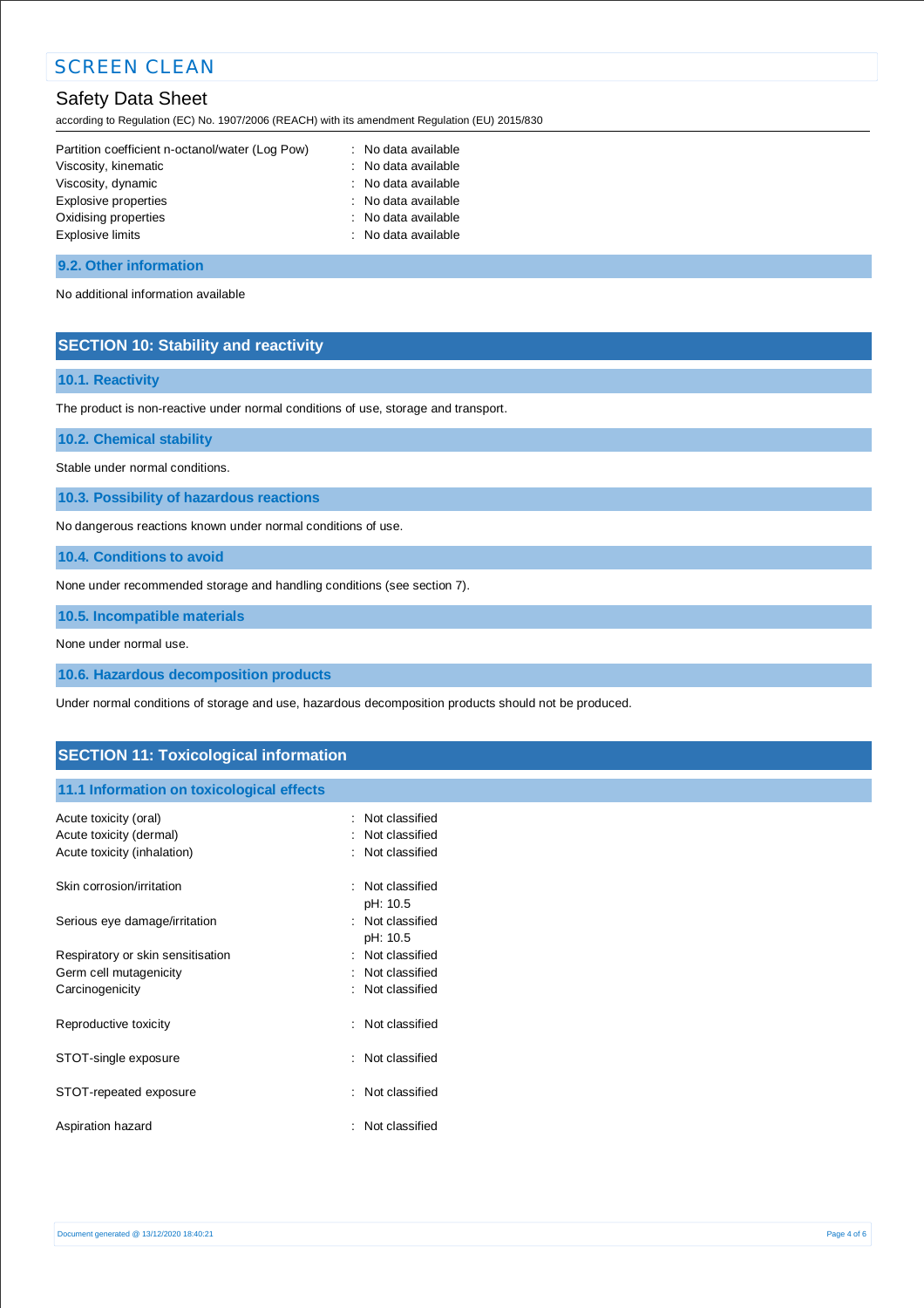# Safety Data Sheet

according to Regulation (EC) No. 1907/2006 (REACH) with its amendment Regulation (EU) 2015/830

| <b>SECTION 12: Ecological information</b>                                                                                                                           |
|---------------------------------------------------------------------------------------------------------------------------------------------------------------------|
| 12.1. Toxicity                                                                                                                                                      |
| : Not classified<br>Hazardous to the aquatic environment, short-term<br>(acute)<br>Hazardous to the aquatic environment, long-term<br>: Not classified<br>(chronic) |
| 12.2. Persistence and degradability                                                                                                                                 |
| No additional information available                                                                                                                                 |
| 12.3. Bioaccumulative potential                                                                                                                                     |
| No additional information available                                                                                                                                 |
| 12.4. Mobility in soil                                                                                                                                              |
| No additional information available                                                                                                                                 |
| 12.5. Results of PBT and vPvB assessment                                                                                                                            |
| No additional information available                                                                                                                                 |
| 12.6. Other adverse effects                                                                                                                                         |
| No additional information available                                                                                                                                 |
| <b>SECTION 13: Disposal considerations</b>                                                                                                                          |

**13.1. Waste treatment methods**

European List of Waste (LoW) code : 20 01 29\* - detergents containing dangerous substances

# **SECTION 14: Transport information**

In accordance with ADR / IMDG / IATA

| 14.1 UN number                                                                           |                                                               |             |
|------------------------------------------------------------------------------------------|---------------------------------------------------------------|-------------|
| UN-No. (ADR)<br>UN-No. (IMDG)<br>UN-No. (IATA)                                           | Not applicable<br>÷<br>Not applicable<br>Not applicable<br>÷. |             |
| 14.2. UN proper shipping name                                                            |                                                               |             |
| Proper Shipping Name (ADR)<br>Proper Shipping Name (IMDG)<br>Proper Shipping Name (IATA) | : Not applicable<br>Not applicable<br>÷<br>: Not applicable   |             |
| 14.3. Transport hazard class(es)                                                         |                                                               |             |
| <b>ADR</b>                                                                               |                                                               |             |
| Transport hazard class(es) (ADR)<br><b>IMDG</b>                                          | : Not applicable                                              |             |
| Transport hazard class(es) (IMDG)<br><b>IATA</b>                                         | : Not applicable                                              |             |
| Transport hazard class(es) (IATA)                                                        | : Not applicable                                              |             |
| 14.4. Packing group                                                                      |                                                               |             |
| Packing group (ADR)                                                                      | Not applicable<br>÷                                           |             |
| Document generated @ 13/12/2020 18:40:21                                                 |                                                               | Page 5 of 6 |